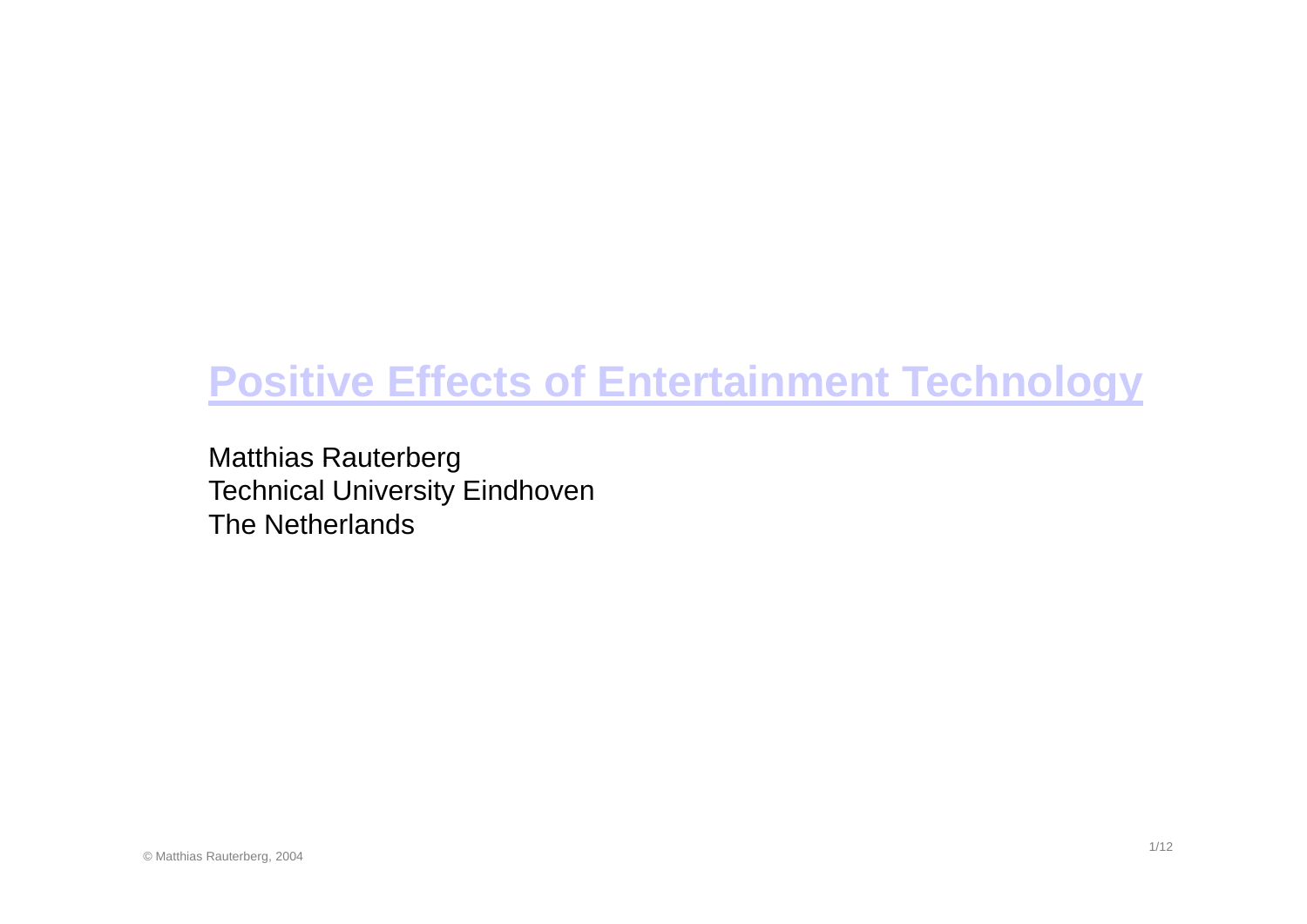### **Literature Search** [PDF]

**keywords** (context specific in different combinations): 'academic achievement, altruism, ANOVA, attainment, children, computer, education, edutainment, entertainment, gamble, game, ICT, meta analysis, PDF, performance, pet, positive effect, religion, robot, school record, review, survey, technology, therapy, user study, video'

#### **search engines/databases engines/databases**:

'ACM Digital Library, IEEE Computer Society Digital Library, Internet via Google, ISI web of science, Kluwer online, LookSmart, Prenctice Hall, Science Direct, Scirus for scientific information, SpringerLink, Wiley interScience'

#### **results**:

393 online available publications (e.g. DOC, RTF, PDF or HTML format) meta review (N-34), meta analysis (N-13), literature review (N-38), literature survey (N=36), empirical study (N=91), survey study (N=44), design study  $(N=91)$ , any other document  $(N=46)$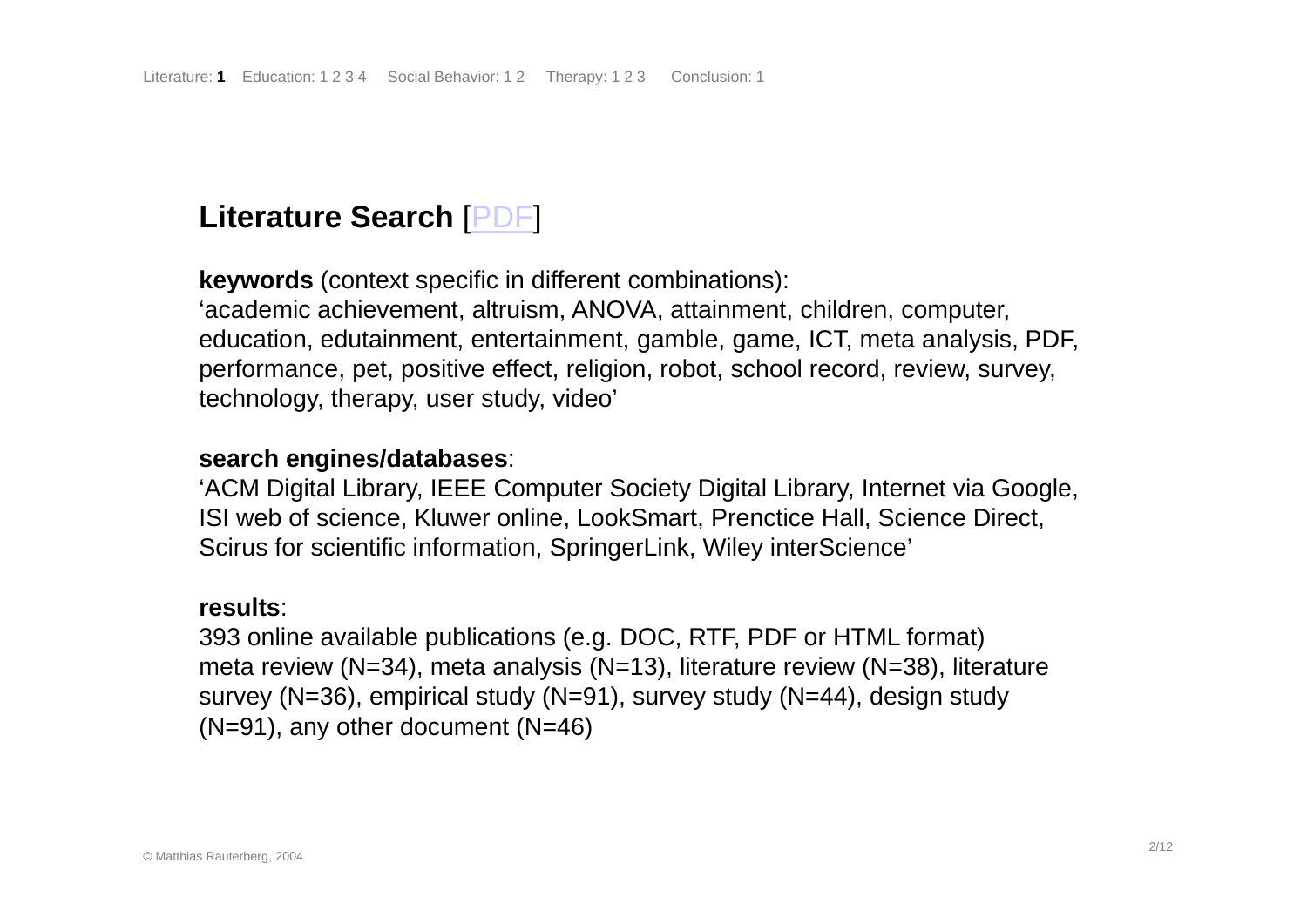## **Play**

Humans who have been allowed and encouraged to play stand the best chance of becoming healthy, happy and productive members of society.

Some positive aspects of playing can promote literacy, thinking, reflecting and creativity.

Although children do not play in order to learn, they learn from play.

Play is significantly related to: creative problem-solving, co-operative behaviour, logical thinking, IQ scores, peer group popularity.

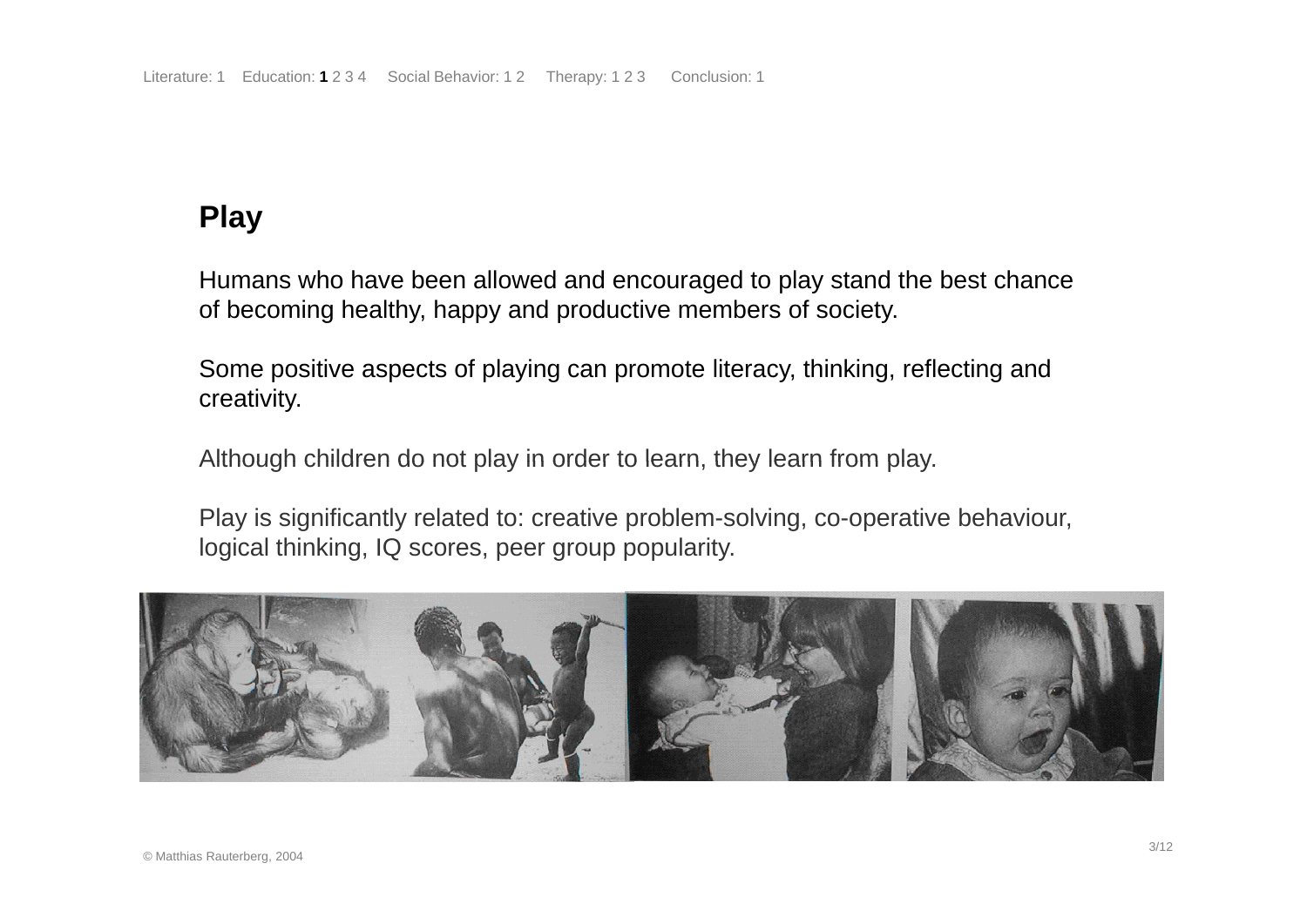### **General development**

More than 40 empirical studies concludes that play enhances early development by at least **33%**!

Play with games and toys are an important part of child development to acquire a variety of skills for life, such as motor-coordination, social and cognitive skills.

Players can progress from newcomer to expert, in particular in belonging to a **social** system.



**Jeffrey** Goldstein



"True learning is experience; everything else is just information."

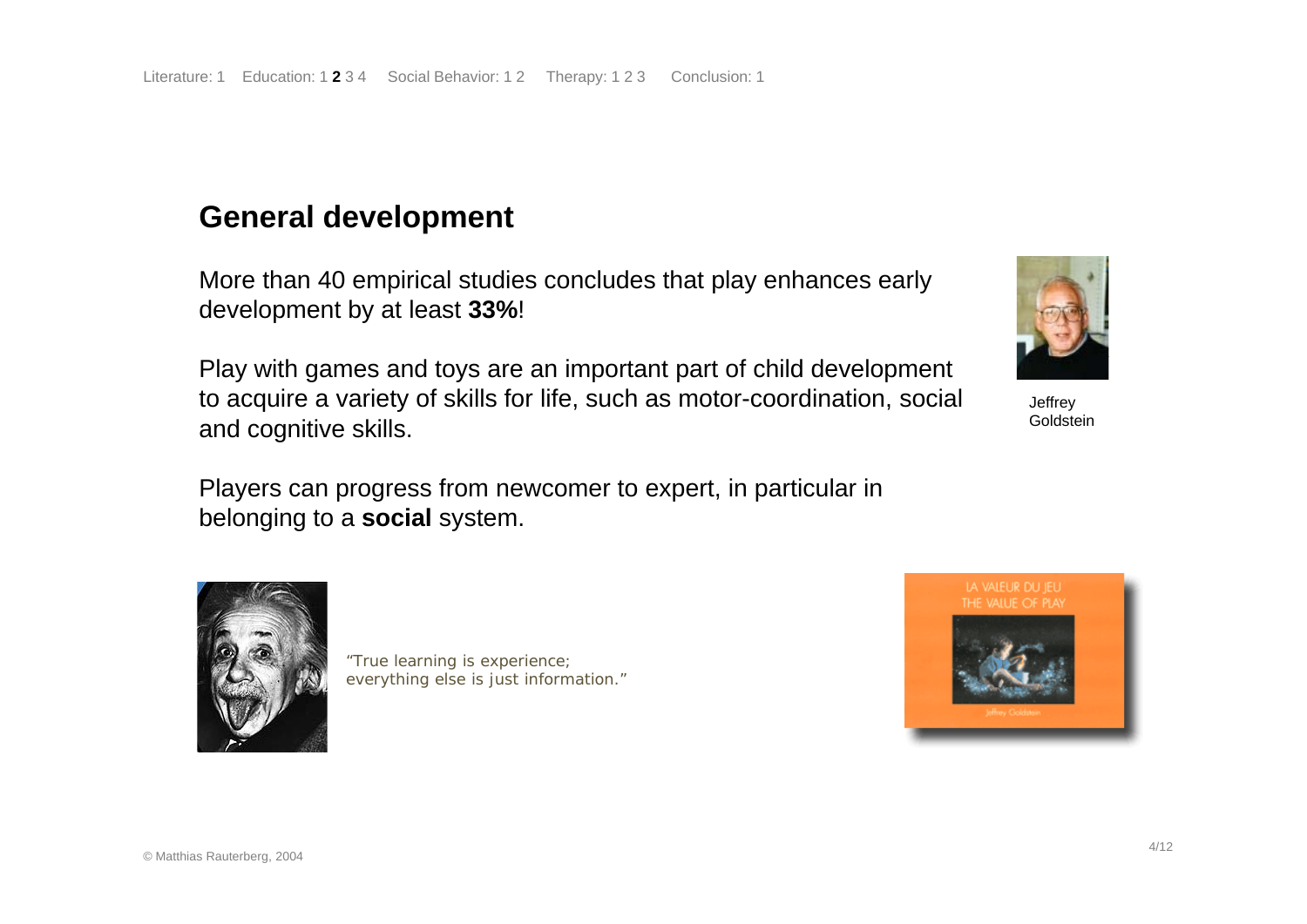## **Teaching**

ICT can have positive effects on pupils' learning of different **concepts and skills in mathematics** at both primary and secondary school levels.

Different uses of ICT have contributed to some improvements in achievement in **English**, but the results are very inconsistent and restricted by the rate of ICT use and access in schools.

ICT has had a positive effect on many areas of **science attainment**.

Innovative and challenging uses of ICT can improve **pupils' data-handling skills**, their ability to **construct complex models** and their understanding of the value of different ICT systems.

Not only was ICT perceived to encourage pupils to become more focused on the task, but it was also seen by some teachers to enhance both the performance and cognitive functioning of those who had hitherto been on the margins of classroom activity, or traditionally had performed poorly.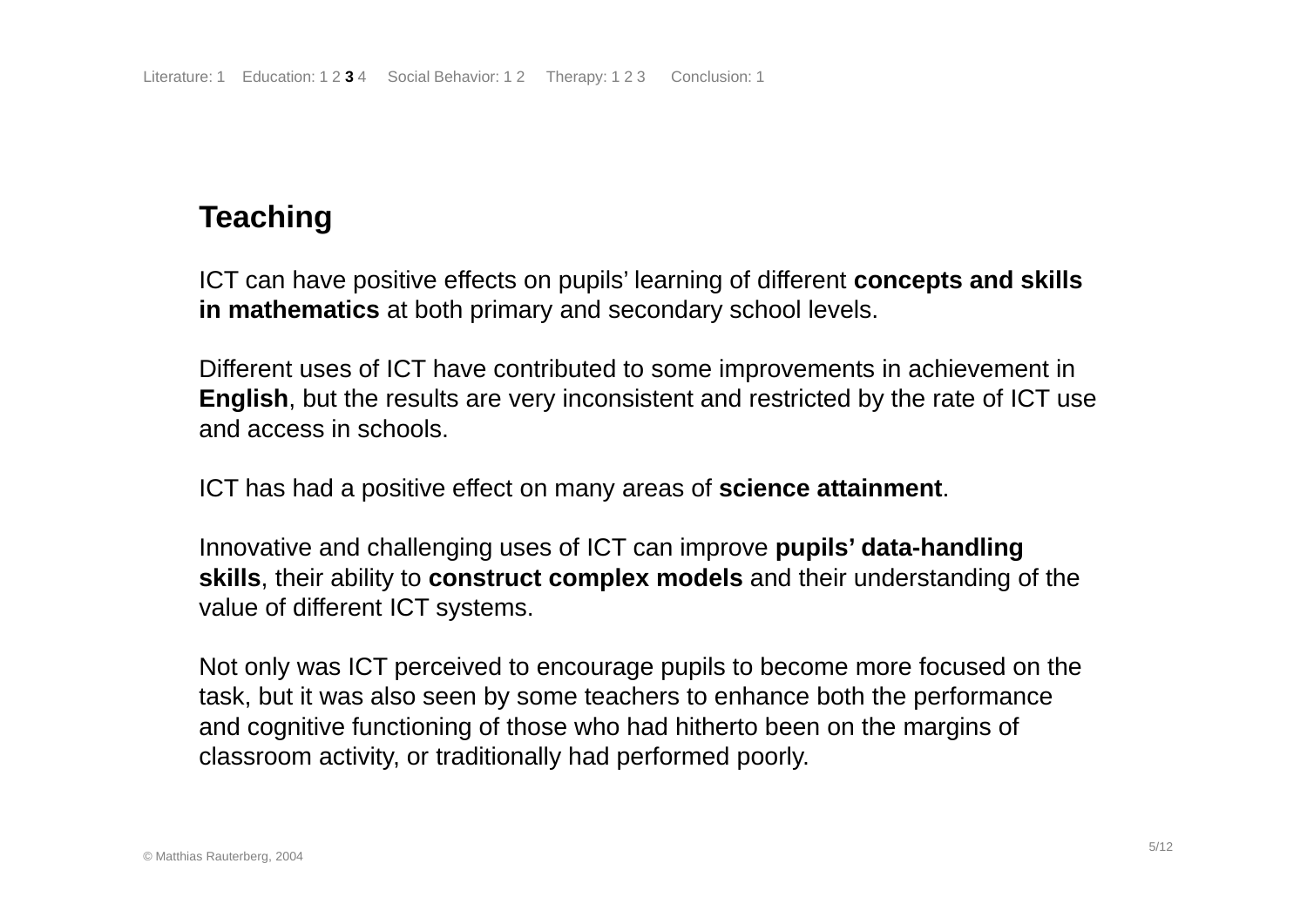### **Academic performance**

"The Fifth Dimension" 5D project in USA, Australia Edutainment technology for educational purposes

### **Results**:

advances in reading advances in mathematics advances in computer knowledge, advances in following directions, advances in grammar advances in school achievement tests

## **Other studies**:

Gaming in 2D or 3D applications contributes positively to visual-spatial skills

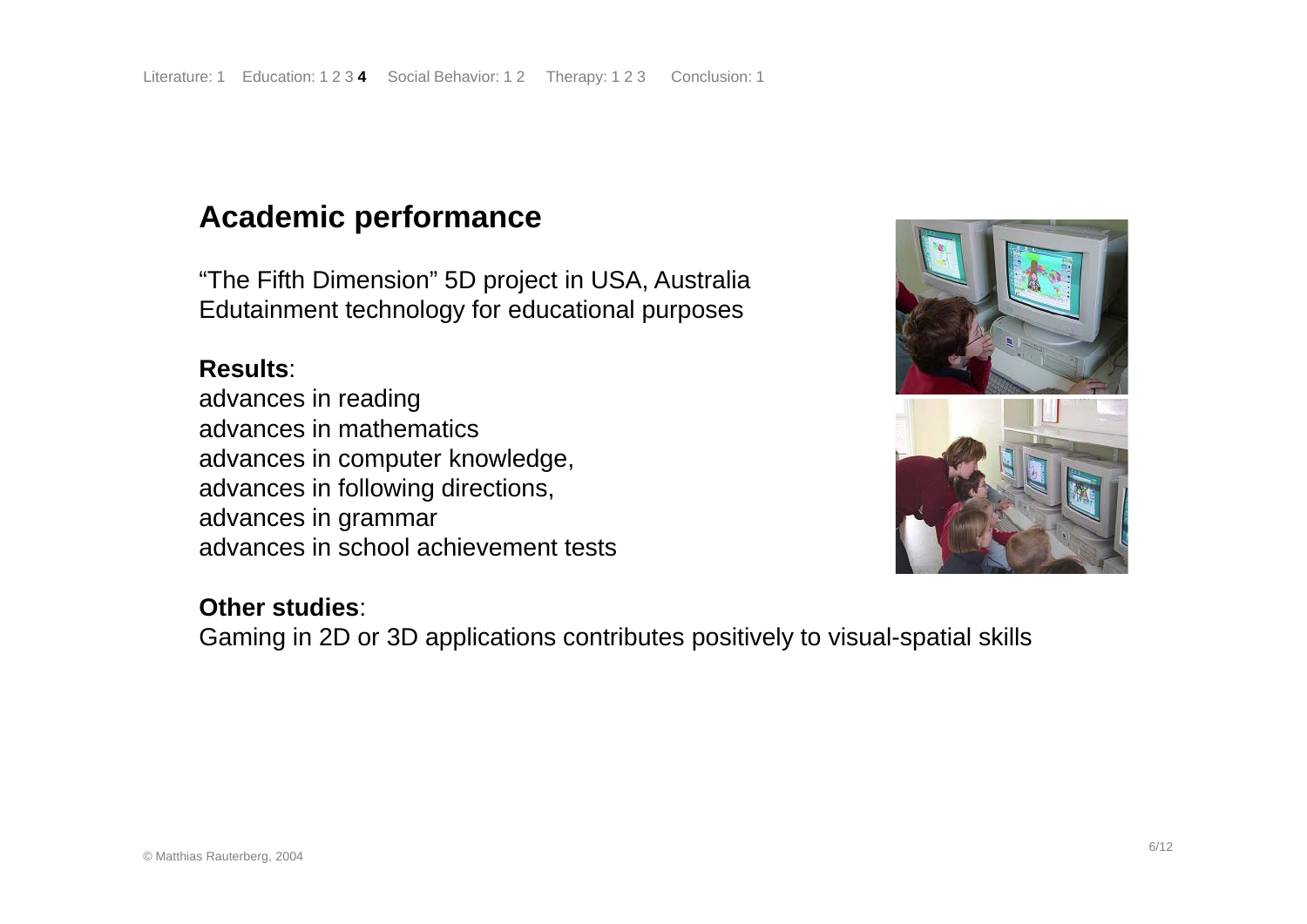### **Collaboration**

[122 empirical studies on the effect of competition on result of players' improvement are reviewed]

65 studies found that co-operation tasks promotes higher achievement than competitive tasks, 8 found the reverse, and 36 found no statistically significant difference

108 studies found that co-operation tasks promoted higher achievement than individualistic tasks, 6 found the reverse, and 42 found no difference

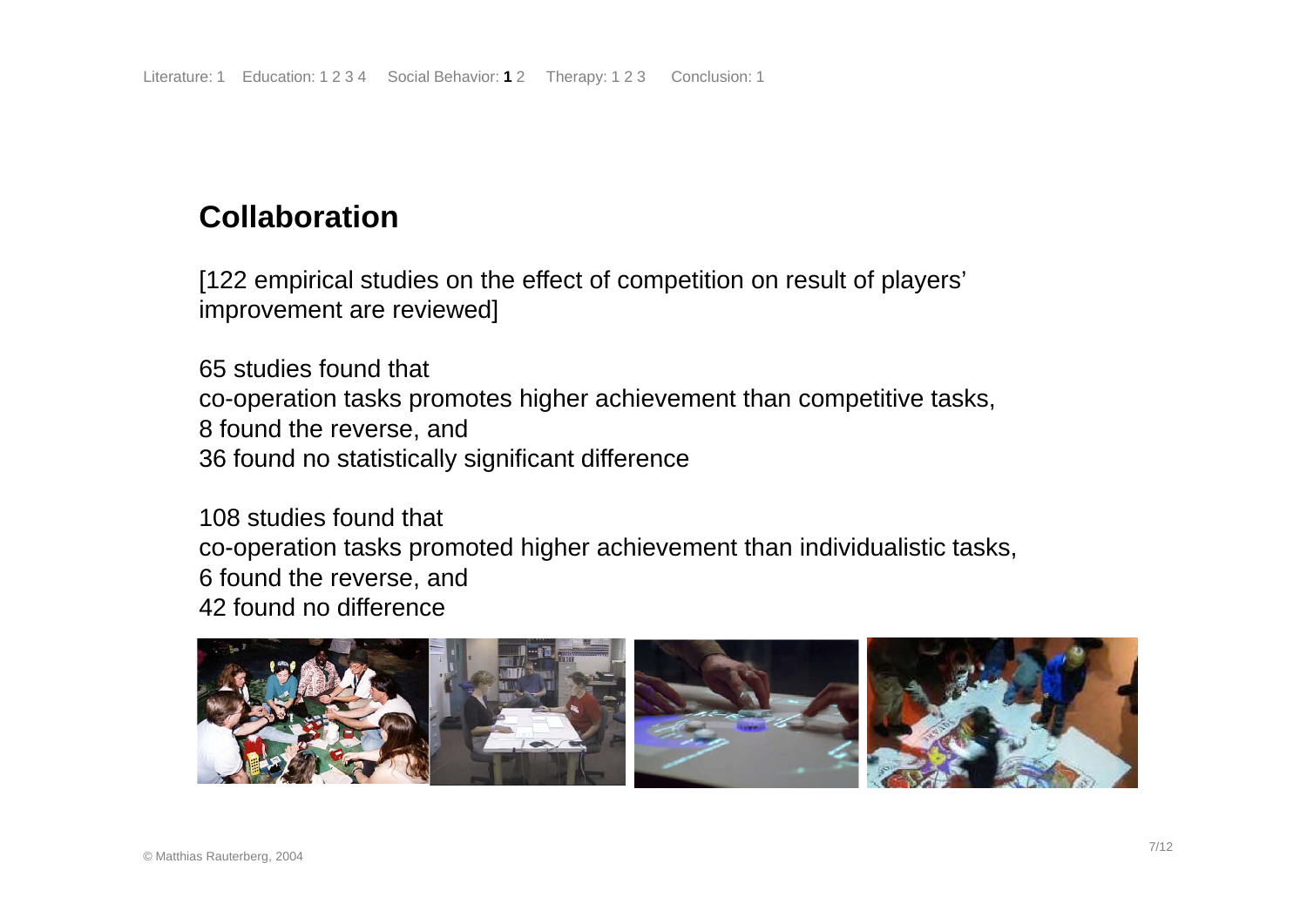### **Prosocial Behaviour**

**Prosocial content** does have positive effects:

- 1. Children exposed to prosocial content have more positive social interactions, show more altruistic behavior and selfcontrol, and have less stereotyped views of others.
- 2. The strongest effects of prosocial content were found for measures of altruism.
- 3. Relying on children's ability to pick out the moral messages from programs which feature violence or conflict and some prosocial resolution may backfire, leading to more aggression than merely showing the conflict.
- 4. Effects of prosocial content are often strongest when viewing is combined with discussion.
- 5. Effects of prosocial content were strongest for pre-school and grade-school children, diminishing in adolescence.
- 6. Effects are somewhat stronger for girls than for boys.

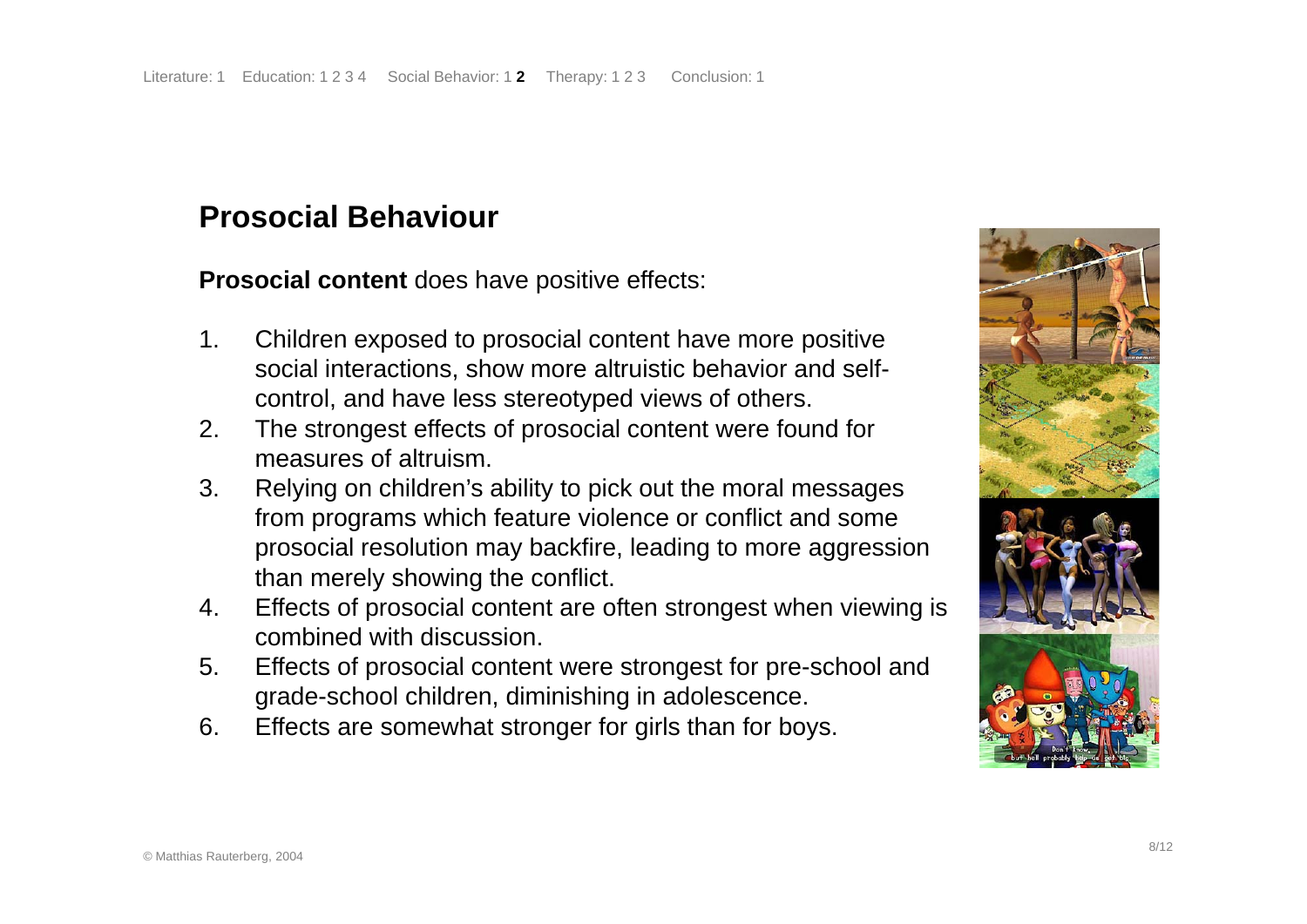### **Health Care**

'Mental commit' robot pet Paro in a hospital environment showed promising results: the mood of children and elderly patients could be positively changed.

Positive influence of a computer game on 2000 children for nutritional teaching: "In conclusion, it is possible for children to learn good eating habits by playing computer games"







#### Paro at the Science Museum in London, UK



Paro surrounded by children at a pediatric ward





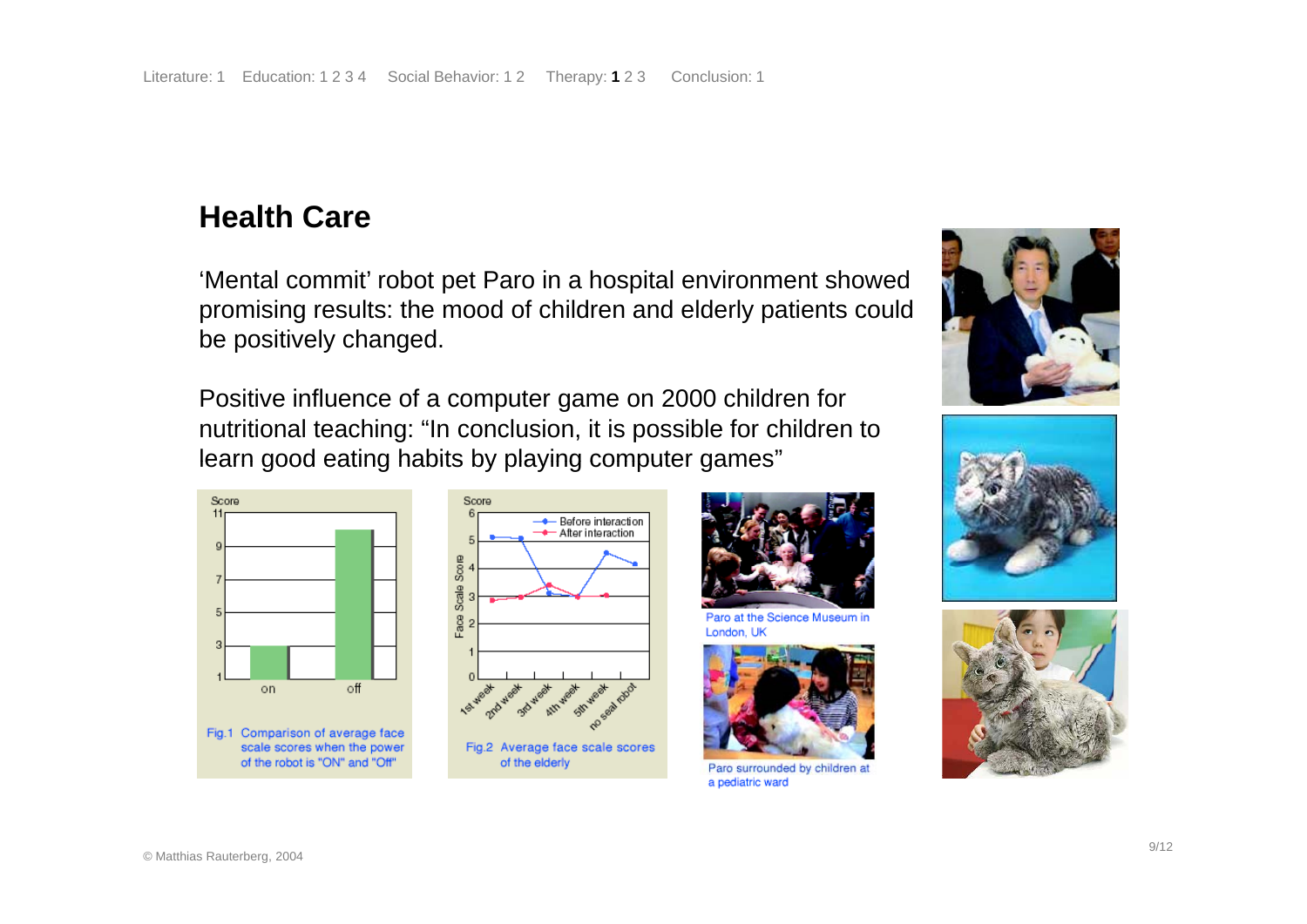### **Hyperactivity**

Recent research suggests that active play may reduce impulsivity thereby helping children with attention deficit and hyperactivity disorder (ADHD)

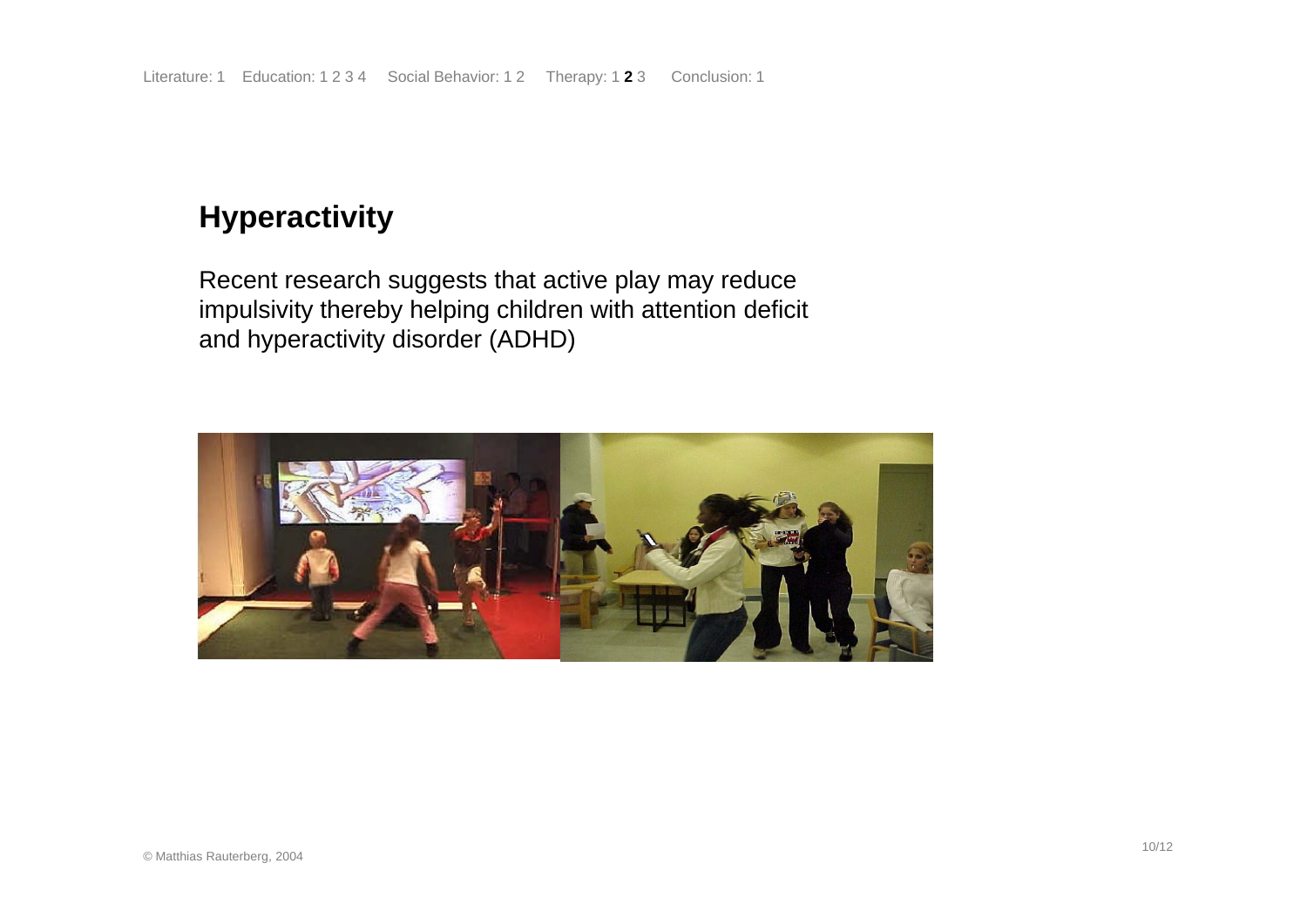### **Phobia**

Using a low-cost commercial computer game VR application with head mounted display applied to phobic and non-phobic persons resulted in a sufficient amount of immersion and presence for the phobic patients to be useful for therapeutic settings.